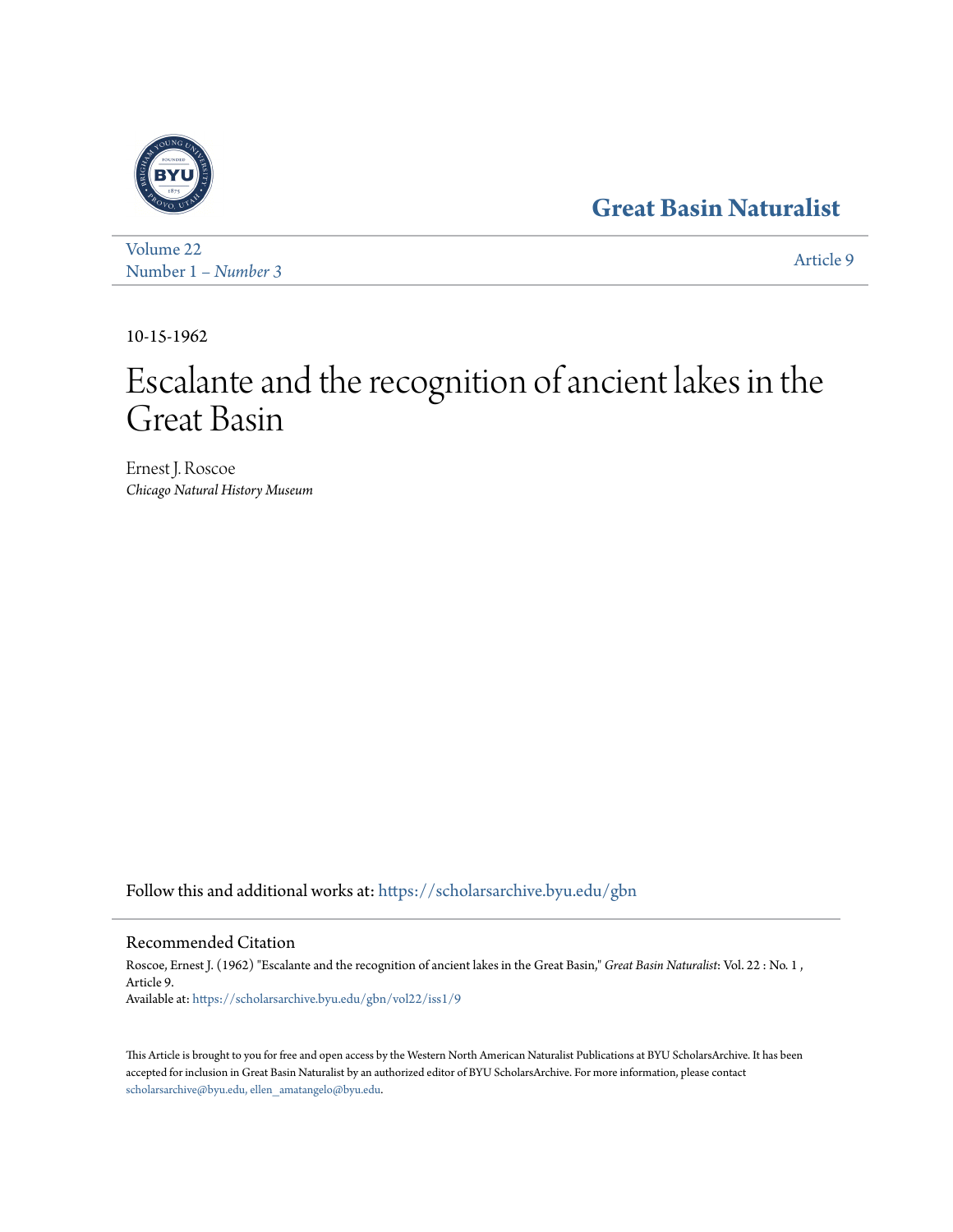### ESCALANTE AND THE RECOGNITION OF ANCIENT LAKES IN IHE GREAT BASIN

Ernest J. Roscoe'

In the fall of 1776 the Franciscan Padre Silvestre Valez de Escalante, traversing the region between the Sevier Lake and the Beaver (Cricket) Mountains in what is now Millard County, Utah, wrote under date of October 2 (Auerbach. 1943: 75)

This place, which we named Llano Salado, because we found some thin white shells there, seems to have had <sup>a</sup> much larger lake than the present one.

On the strength of this single statement Ives (1948) maintained that to Escalante should go the credit for being the first to recognize and record evidence of former "high lake levels" in the Great Basin; moreover, that Escalante's statement "strongly suggests that Stans bury's [1852] discovery was anticipated by nearly three-quarters of a century." Recently Schwarzback (1961:277) has repeated this contention as established fact. To avert further confusion, particularly among those who do not have the Auerbach translation at hand, <sup>I</sup> believe it is time for a belated re-examination of Ives's postulates. This will involve several bits of admittedly negative evi dence, but evidence which Ives totally ignored.

1. As pointed out long ago by Gilbert (1890:224), Escalante did not personally inspect Sevier Lake, relying upon report of the natives as to its existence (cf. Escalante journal, Auerbach translation, p. 74). Could it have been more than a lucky guess that the white shells at Llano Salado represented a former high level of the Sevier? If so, how high a level? There is nothing in the entire Escalante journal to indicate that he had the slightest conception of a lake of the magnitude of the "vast inland sea" of which Stansbury (1852:105) spoke. <sup>I</sup> use the word 'lucky' in a previous sentence advisedly; some of Escalante's other geographical postulates were less fortunate guesses. It is an interesting postscript to note that it has been suggested (Feth, 1961:110) that the Escalante arm of Lake Bonneville be deleted from maps of the pluvial lakes of the Great Basin.

2. Why is there not the slightest reference in the fairly lengthy Escalante account of Utah valley (Auerbach, 1943:69-71) to the most striking piece of evidence of former high lake levels—the abandoned strand lines on the adjacent Wasatch Mountains? Is it not reasonable to conclude that Escalante either failed to observe the obvious, or having observed the strand lines failed to grasp their significance?

<sup>1.</sup> Chicago Natural History Museum. Chicago. Illinois.